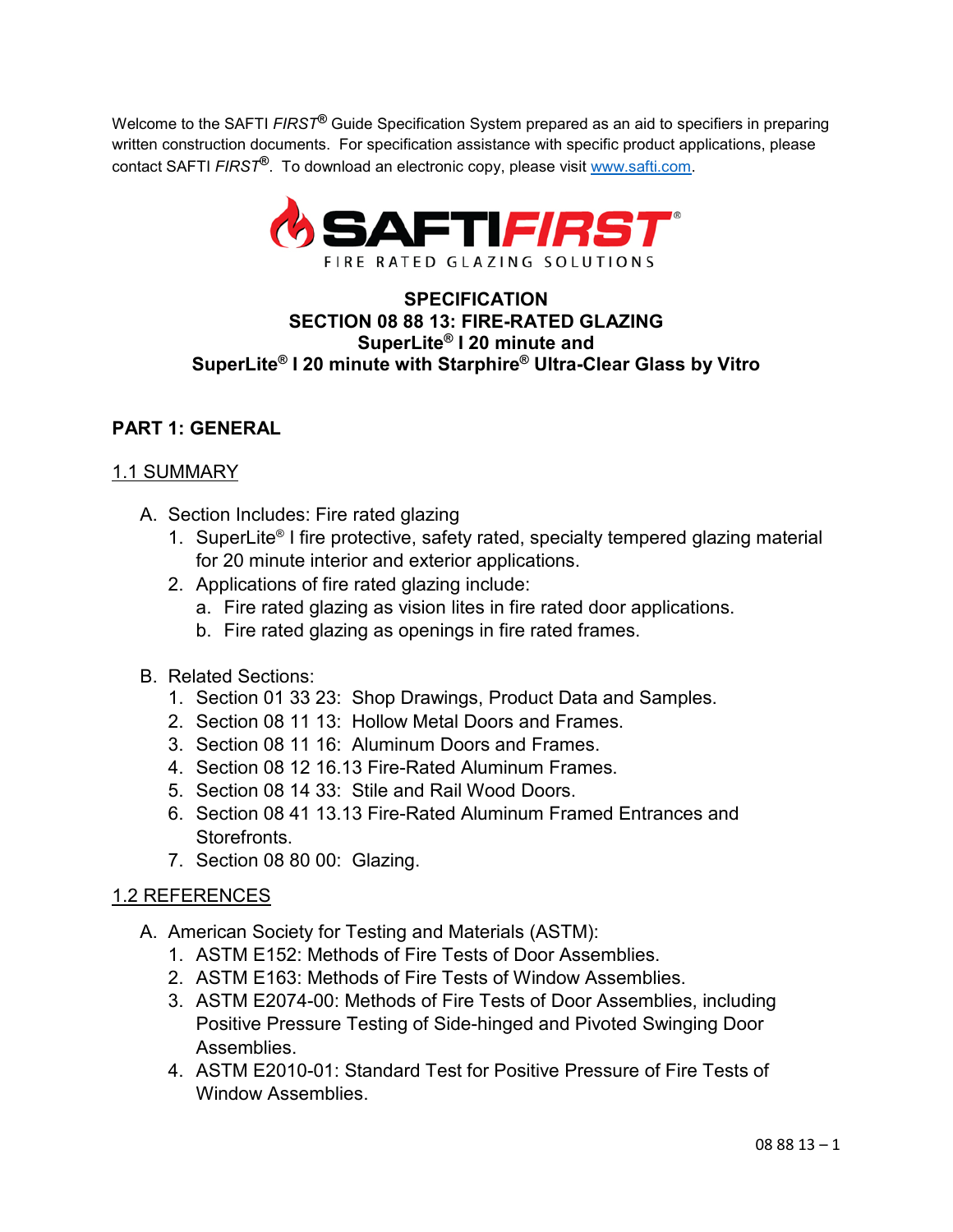- B. National Fire Protection Association (NFPA):
	- 1. NFPA 80: Fire Doors and Windows.
	- 2. NFPA 252: Fire Tests of Door Assemblies.
	- 3. NFPA 257: Fire Tests of Window Assemblies
- C. Underwriters Laboratories, Inc. (UL):
	- 1. UL 9: Standard for Safety of Fire Tests of Window Assemblies.
	- 2. UL 10B: Standard for Safety of Fire Tests of Door Assemblies.
	- 3. UL 10C: Standard for Safety of Positive Pressure Tests of Door Assemblies.
- D. Standard Council of Canada (ULC):
	- 1. ULC Standard CAN4-S104: Fire Tests of Door Assemblies.
	- 2. ULC Standard CAN4-S106: Fire Tests of Window Assemblies.
- E. Consumer Product Safety Commission (CPSC):
	- 1. ANSI Z97.1: Safety Glazing Materials Used in Buildings Safety Performance Specifications and Methods of Test.
- F. American National Standards Institute (ANSI):
	- 1. CPSC 16 CFR 1201 Cat. I & II: Safety Standard for Architectural Glazing Materials.
- G. Glass Association of North America (GANA)
	- 1. GANA Glazing Manual.
	- 2. FGMA Sealant Manual.
- H. [American Recovery and Reinvestment Act
	- 1. Section 1605, Title XVI Buy American Provision]
- I. [Insert building code used by Authority Having Jurisdiction]

# 1.3 SYSTEM DESCRIPTION

- A. Performance Requirements: Provide a fire rated glazing manufactured, fabricated and installed to maintain performance criteria stated by manufacturer without defects, damage or failure.
	- 1. Fire Rating: 20 minutes without hose stream.
	- 2. Fire protective, safety rated, specialty tempered glass tested in accordance with NFPA 80, NFPA 252, NFPA 257, UL 9, UL 10B and UL 10C.
- B. Listings and Labels: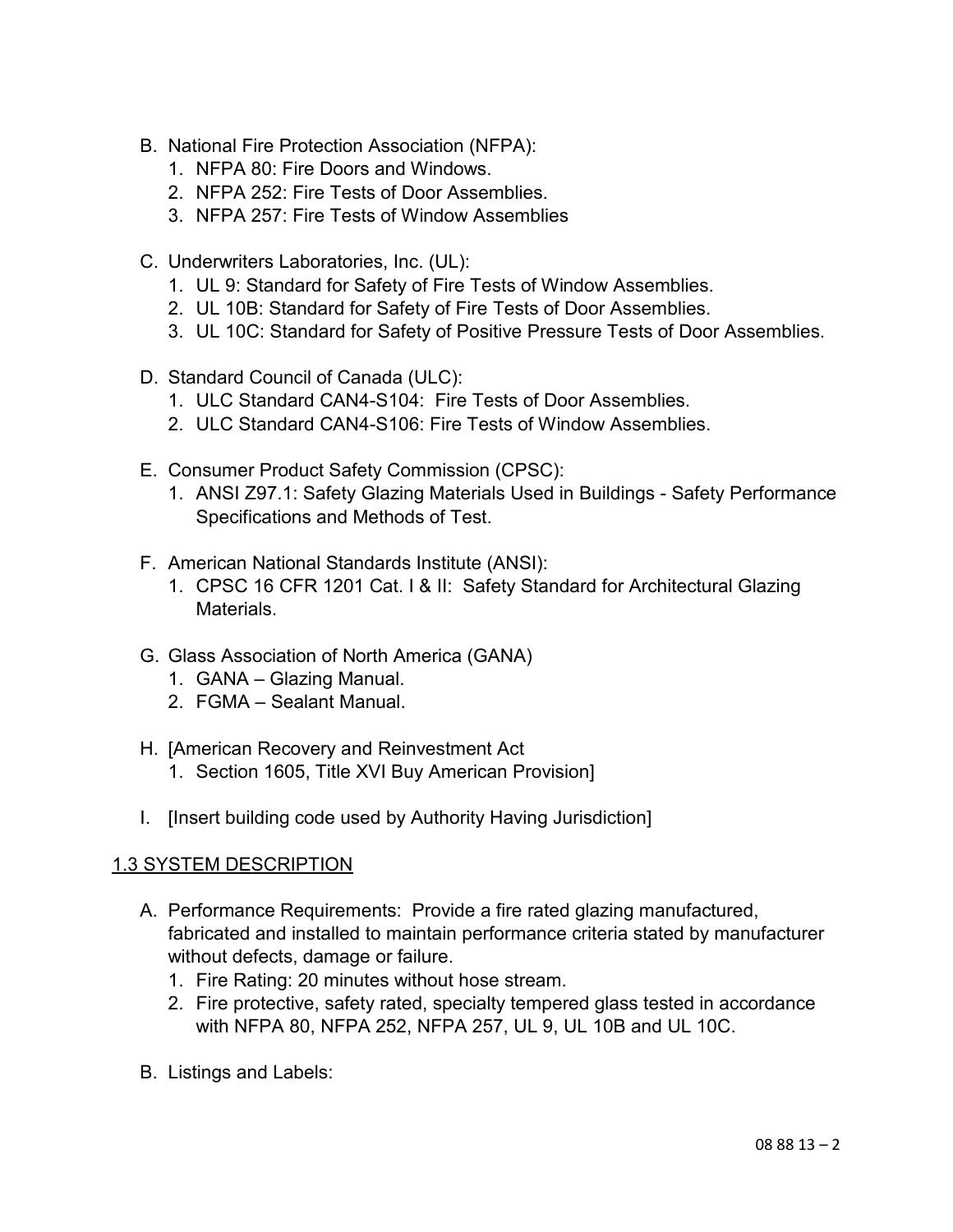1. Fire rated glazing shall be under current follow-up service by a nationally recognized independent testing laboratory approved by OSHA and maintain a current listing or certification. Assemblies shall be labeled in accordance with limits of listings.

# 1.4 SUBMITTALS

- A. Submit listed submittals in accordance with Conditions of the Contract and Division 1 Submittal Procedure Section.
	- 1. Shop Drawings: Submit shop drawings showing layout, profiles and product components.
	- 2. Samples: Submit 6x6 glass samples.
	- 3. Technical Information: Submit latest edition of manufacturer's product data.

# 1.5 DELIVERY, STORAGE AND HANDLING

- A. General: Comply with Division 1 Product Requirements Sections.
- B. Ordering: Comply with manufacturer's ordering instructions and lead-time requirements to avoid construction delays.
- C. Delivery: Deliver materials to specified destinations in manufacturer's or distributor's packaging undamaged, complete with installation instructions.
- D. Storage and Protection: Store off ground, under cover, protected from weather and construction activities and at temperature conditions recommended by manufacturer.

# 1.6 PROJECT CONDITIONS

A. Field Measurements: Verify actual measurements for openings by field measurements before fabrication. Show recorded measurements on shop drawings. Coordinate field measurements and fabrication schedule with construction progress to avoid construction delays.

# 1.7 WARRANTY

- A. Project Warranty: Refer to Conditions of the Contract for project warranty provisions.
- B. Manufacturer's Warranty: Submit, for Owner's acceptance, manufacturer's standard warranty document. Manufacturer's warranty is not intended to limit other rights that the Owner may have under the Contract Documents.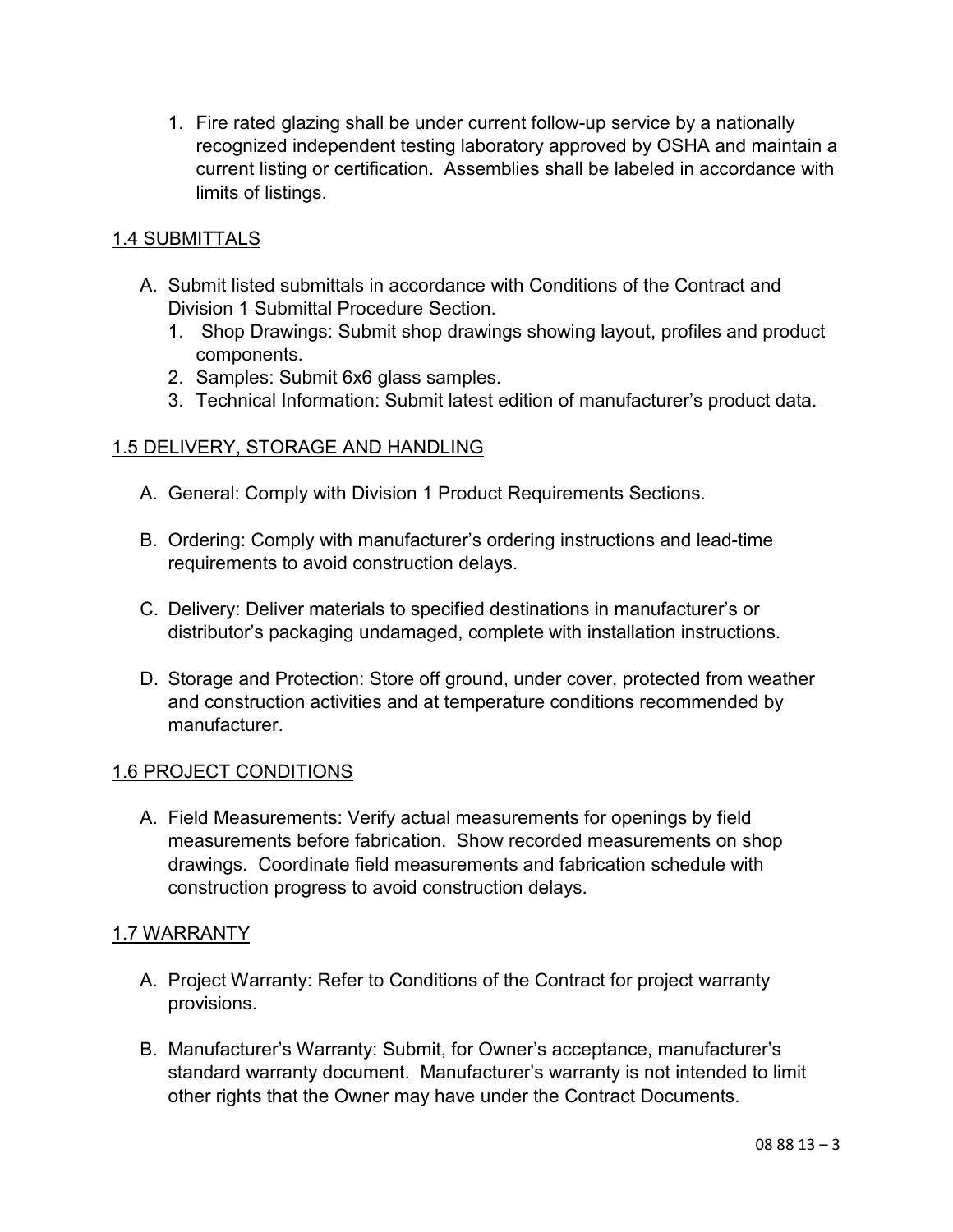1. Warranty Period: Lifetime limited warranty from date of shipping for monolithic versions. 5-year limited warranty from date of shipping for insulated versions.

# **PART 2: PRODUCTS**

# 2.1 FIRE RATED GLAZING

- A. Material: [SuperLite® I 20 minute specialty tempered glazing] [SuperLite® I 20 minute with Starphire® Ultra-Clear Glass by Vitro specialty tempered low-iron glazing] without hose stream.
- B. Manufacturer: SuperLite® I as manufactured and distributed by SAFTI *FIRST*®.
	- 1. Contact: 100 N Hill Drive, Suite 12, Brisbane, CA 94005; Telephone 888.653.3333; email [info@safti.com;](mailto:info@safti.com) Web site [www.safti.com.](http://www.safti.com/)
	- 2. Fire rated glass and framing must be provided by a single-source, US manufacturer. Distributors of fire rated glass and framing are not to be considered as manufacturers.
- C. Design Requirements:
	- 1. Thickness: Must be  $1/4$ " (6 mm) thick.  $\frac{1}{2}$ " (12 mm) available.
	- 2. Weight: Must weigh 3.0 lbs./sq. ft.
	- 3. Solar Heat Gain Coefficient: Must provide 0.82 SHGC.
	- 4. Sound Transmission Rating: Must provide STC 28 rating.
	- 5. Appearance: Must be [specialty tempered] [low-iron specialty tempered] float glass.
	- 6. Visible Light Transmission: Must meet 0.88 for clear tempered.
	- 7. Fire Rating: Must be fire rated to 20 minutes without hose stream test.
	- 8. Impact Safety Resistance: Must meet CPSC 16 CFR 1201 Cat. I (150 ft. lbs.; limited to 1,296 sq. in.) & II (400 ft. lbs.; up to maximum size tested).
- D. Manufacturer's Fire Rated Glazing Material:
	- 1. Each piece of fire-rated glazing material shall be labeled with a permanent logo including name of product, manufacturer, testing laboratory, fire rating period and safety glazing standards.
	- 2. Glazing material installed in Hazardous Locations, subject to human impact, shall be certified and permanently labeled as meeting applicable requirements referenced in NFPA 80:
		- a. CPSC 16 CFR 1201, Category I & II
- E. Substitutions: No substitutions allowed.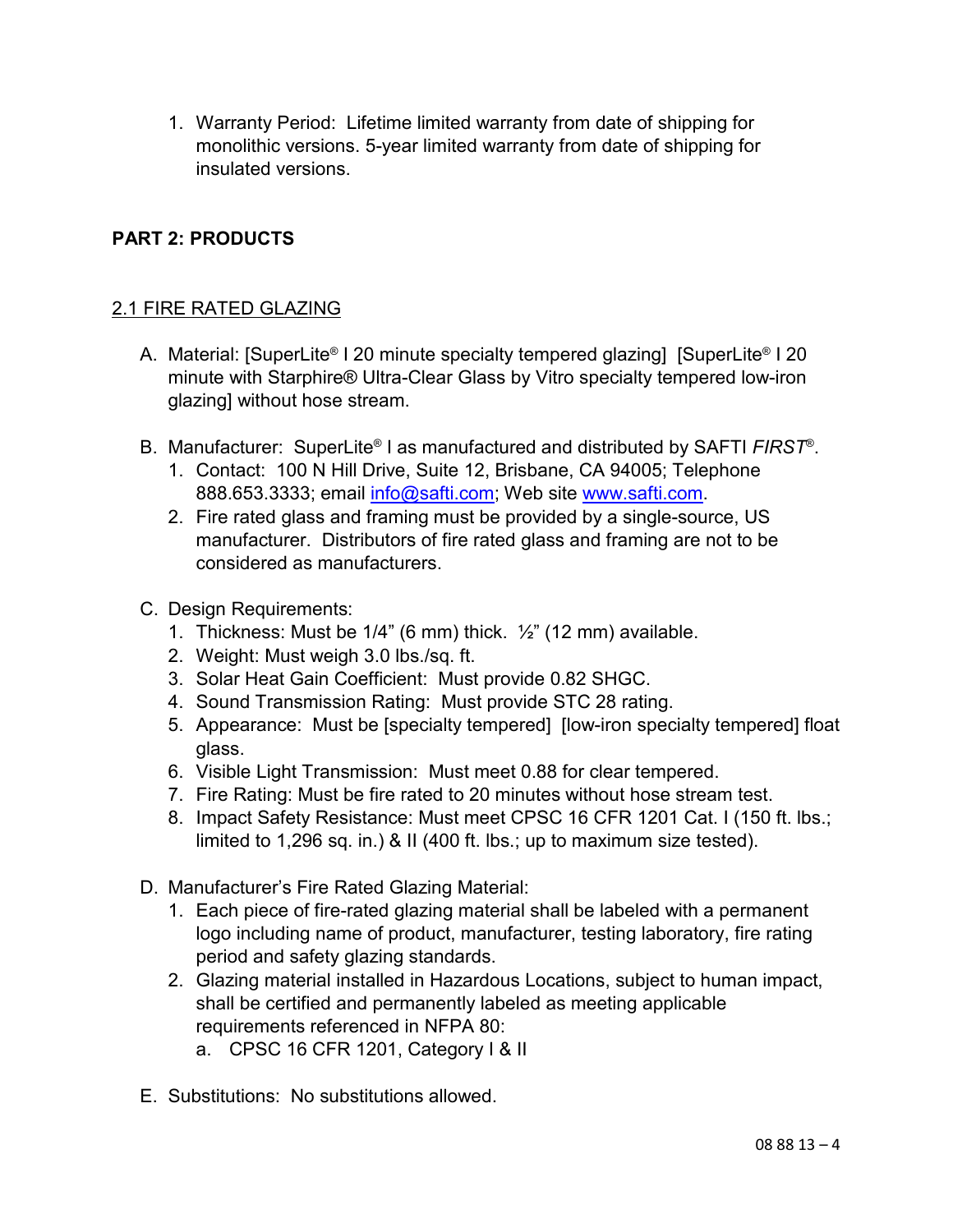# 2.2 MATERIALS

- A. Glazing Accessories: Manufacturer recommended fire rated glazing accessory as follows:
	- 1. Glazed with EPDM tape or other flame resistant gasket material and calcium silicate setting blocks.

# **2.3 RELATED MATERIALS**

Note: Basis of design for fire rated framing system is GPX<sup>®</sup> Framing as manufactured by SAFTI FIRST<sup>®</sup> 

A. Glazing shall be installed in an equivalently rated framing system.

#### **2.4 SOURCE QUALITY**

- A. Obtain fire rated glazing products from a single manufacturer.
- B. Fabrication Dimensions: Fabricate to approved dimensions. The general contractor shall guarantee dimensions where practicable within required tolerances.

# **PART 3: EXECUTION**

#### 3.1 MANUFACTURER'S INSTRUCTIONS

A. Compliance: Comply with manufacturer's product data including product technical bulletins and installation instructions.

# **3.2 EXAMINATION**

A. Site Verification of Conditions: Verify substrate conditions, have been previously installed under other sections, and are acceptable for product installation in accordance with manufacturer's instructions.

# 3.3 INSTALLATION